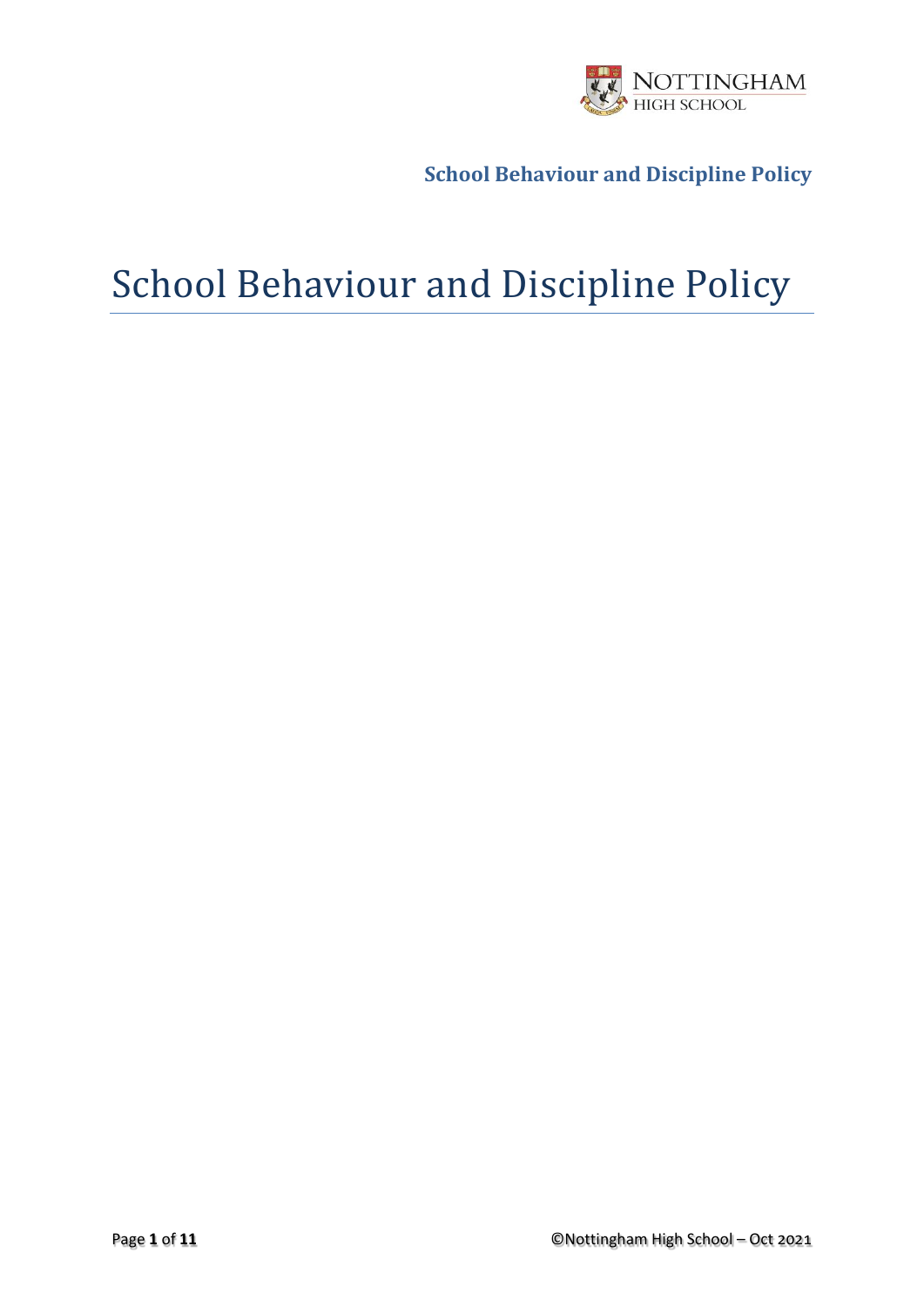

#### **Contents**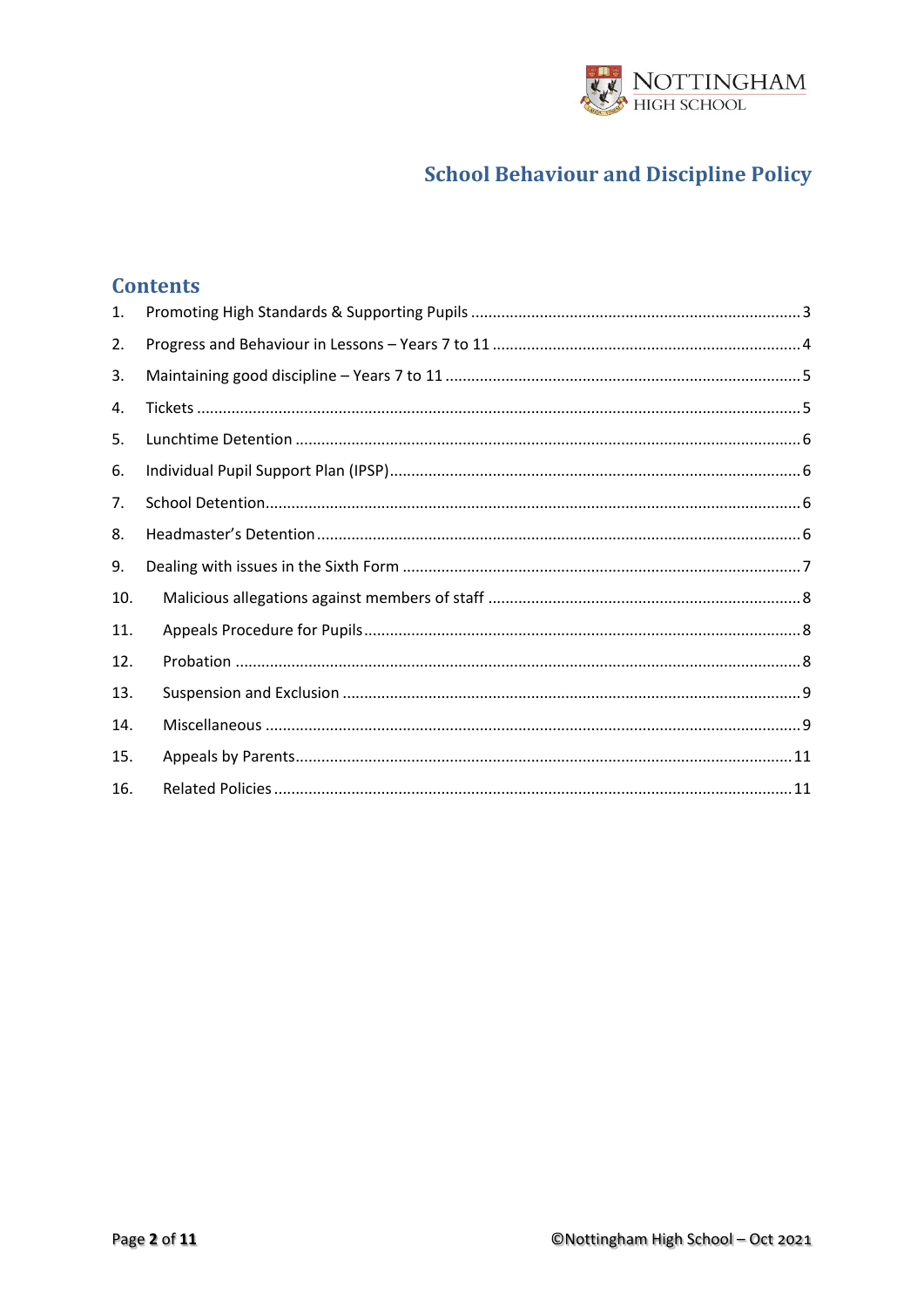

The promotion of the highest standards of work and civilised behaviour is at the heart of our Whole School Aims, and, in quoting from this, we draw attention to our ethos and aspirations:

At Nottingham High School we:

- Value and nurture each pupil as an individual, through our friendly, supportive and caring ethos. Celebrate the effort, achievements and talents of all.
- Provide outstanding pastoral care.
- Expect and achieve high standards in academic work and in behaviour, valuing each pupil's individual journey.
- Provide a creative and vibrant environment through a variety of opportunities and activities to allow every pupil to explore and experiment as they learn.
- Provide a rich, stimulating and balanced curriculum that builds skills of independence, confidence and emotional resilience, through lessons which are challenging, engaging and exciting for all, to encourage an enjoyment of and love for learning.
- Build a culture of mutual respect and tolerance to equip our pupils with the skills necessary to live in a multi-cultural society
- Maintain open communications between parents, staff and pupils to foster a partnership of learning.

## <span id="page-2-0"></span>**1. Promoting High Standards & Supporting Pupils**

Thoughtful and co-operative behaviour is very much the norm at the School. We encourage all adults to acknowledge this by praising behaviour that is kind, courteous and considerate and which, in the broadest sense, recognises and supports the needs of other members of the community. This is often done by making discrete comments to the individual concerned, or by channelling these through Tutors. When outsiders comment positively on our pupils their messages are read out in an appropriate gathering, such as a School or Year Group assembly.

We have a long-established system for rewarding work and other achievements that are either 'outstanding' or a 'personal best'. For example, pupils in Years 7 to 10 are awarded distinctions and discuss their achievements with a member of SMT for each multiple of twenty. The Headmaster awards prizes for distinctions in a ceremony held towards the end of the Summer Term.

If a pupil has problems with their behaviour their Tutor will discuss the issues with them and targets will be set, for example to achieve a near-full set of positive comments on a weekly report [see below].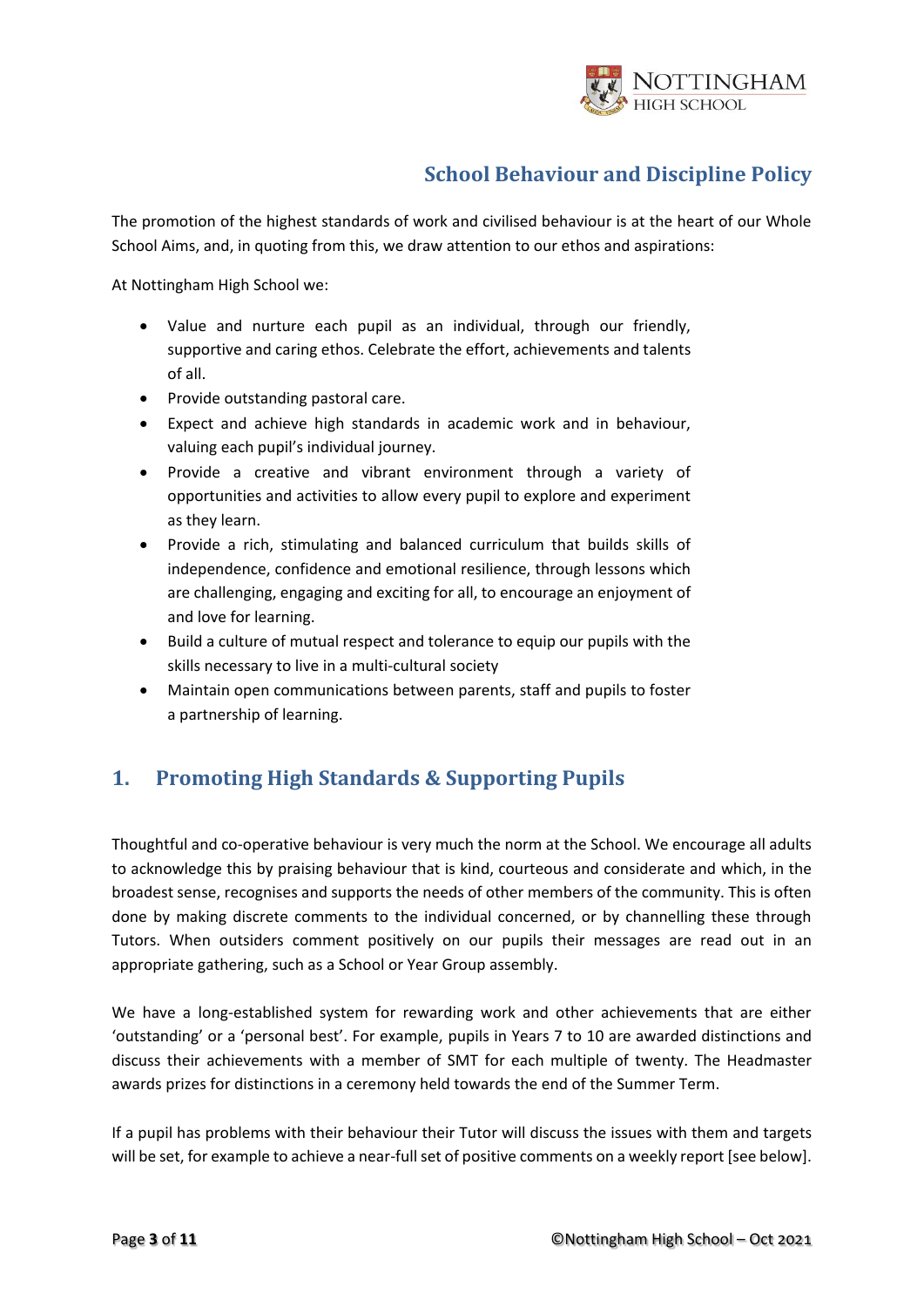

When such a target is achieved the pupil's Tutor will make a point of praising both verbally and by a written comment on the completed report.

When pupils join the School at any stage, their Tutor, with the support of an Assistant Tutor, will be a single point of contact for the pupil and their family to support their transition pastorally and academically. Pupils, especially at the key transition points of Year 7 and Year 12, also have the support of an experienced Head of Year 7, supported by an Assistant Head of Year, and Senior Tutors (Y11-13) who have an overview of the key issues that can commonly affect pupils at these stages.

#### <span id="page-3-0"></span>**2. Progress and Behaviour in Lessons – Years 7 to 11**

We make the following policy statement to encourage pupils to recognise their responsibilities and adhere to our requirements: *"We want you to maximise your progress in lessons, and with this in mind we insist that you co-operate fully with the following code of conduct:*

#### **Getting to lessons**

Always

- Wear your uniform correctly [see dress code]
- Move both sensibly and quickly from one lesson to the next
- Arrive on time, with all necessary books, homework and equipment as instructed
- Line up outside the room, ready to enter when the teacher tells you to
- Use devices in line with the School's BYOD procedures

#### *In Lessons*

Always

- Do your best at all times
- Settle quickly into the right frame of mind: books sorted out, ready to focus
- Listen to the teacher
- Follow instructions
- Get on with tasks set straight away
- Concentrate on your work
- Raise your hand when you want to ask a question or contribute to a discussion
- Be prepared to wait your turn
- Contribute positively
- Respect the work and views of others
- Respect school property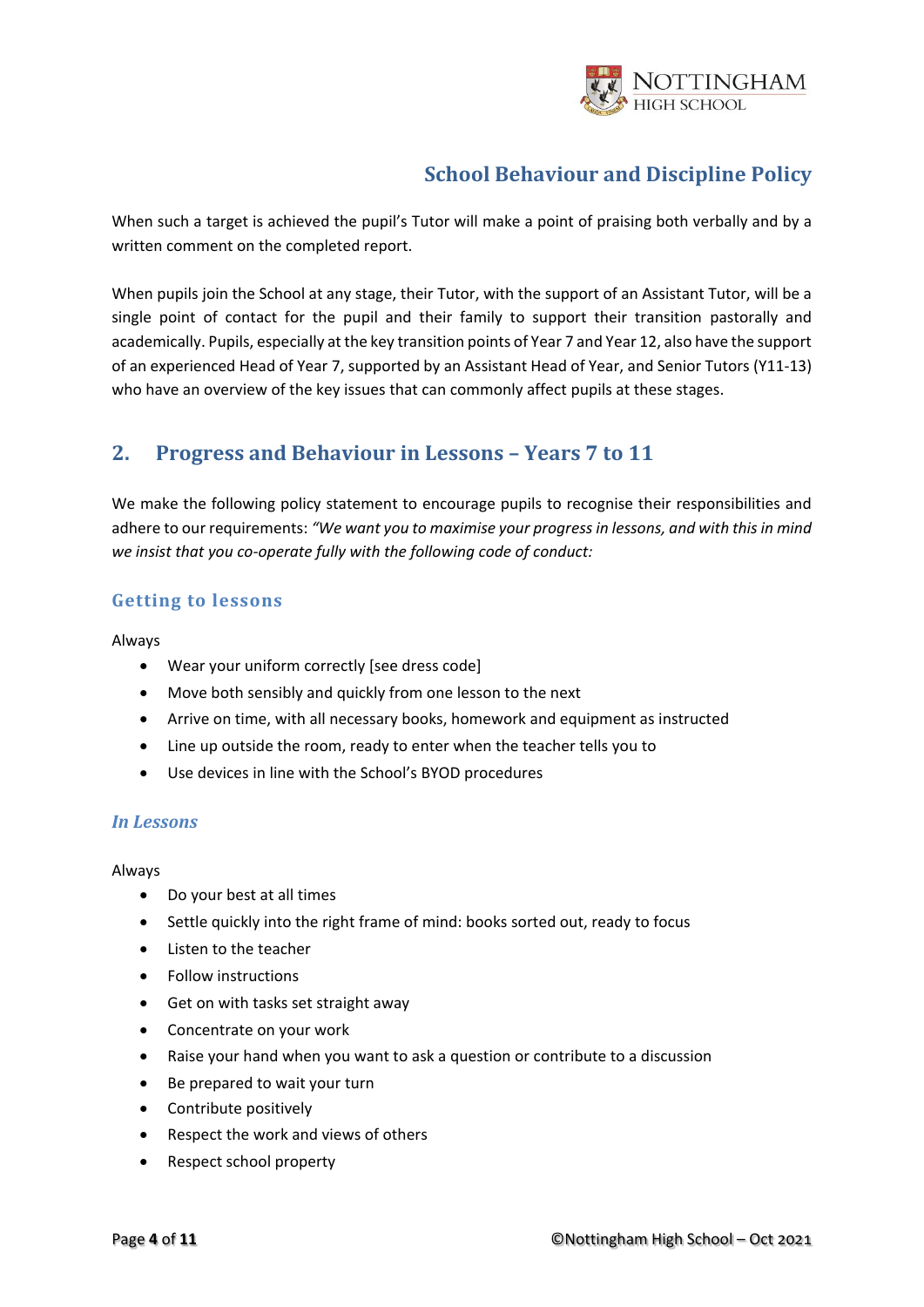

#### Never

- Speak when the teacher is talking
- Shout out
- Distract others
- Allow yourself to be distracted
- Pack up your books and equipment, or leave the classroom until the teacher says so.

<span id="page-4-0"></span>This list is not exhaustive, but it gives a general idea of the working practices that we require.

#### **3. Maintaining good discipline – Years 7 to 11**

Problems with individual pupils are discussed by the member of staff and the pupil's Tutor before matters escalate, and due consideration is given to any special educational needs [SEND] or particular medical or other issues, using information provided by parents and appropriately qualified specialists.

If several pupils in the same year group are involved and the issue is in lessons, staff will consult with their Head of Department or, if the matter is more general, with the Head of Year or Assistant Head (Individuals). Problems that cross year group boundaries are infrequent and are generally referred to the Assistant Head [Individuals] or the Deputy Head [Individuals] for action.

The aim of all sanctions is to sort out a problem positively, with as light a touch as possible and with strategies in place to avoid a recurrence. The following paragraphs give further details of the range of sanctions that are used, in ascending order of seriousness. Although the list looks long and possibly daunting there is nothing here for any pupil who behaves well and fulfils their work and other commitments.

We greatly value the full support of parents in addressing any disciplinary issues reported to them, in helping their child to learn positive lessons from any sanction issued and in adding their praise to ours when issues are resolved satisfactorily.

#### <span id="page-4-1"></span>**4. Tickets**

The purpose of a Ticket [issued electronically] is to provide useful information about pupils to their Tutors (who are the primary focus for individual pastoral care), and to Heads of Year (who maintain a pastoral and disciplinary overview of records and trends). A ticket is appropriate in any situation where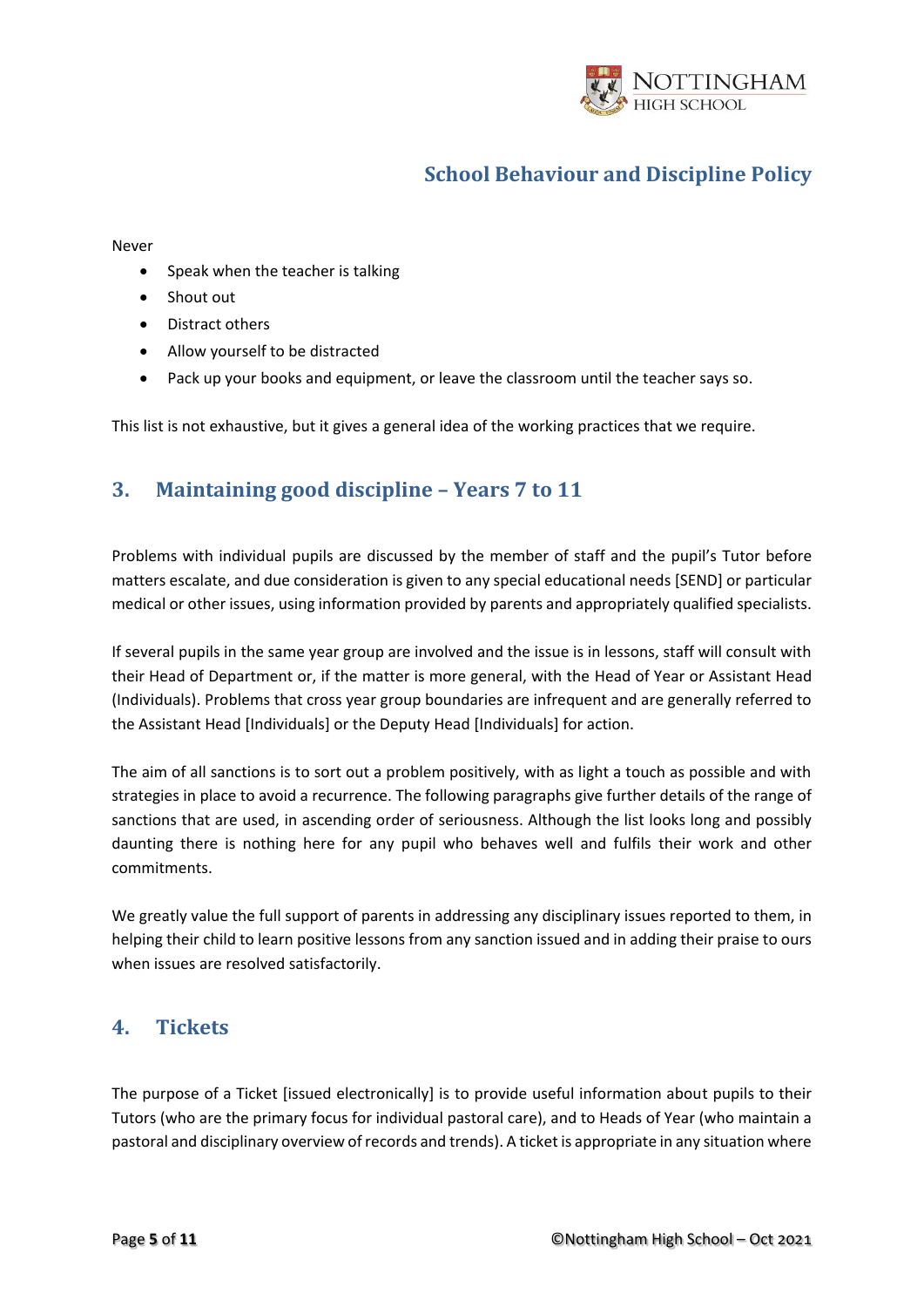

a teacher feels that a pupil's work or behaviour is causing concern, and that a Tutor should know about it. A short duration sanction may also be issued.

#### <span id="page-5-0"></span>**5. Lunchtime Detention**

Lunchtime Detention (LD) is for poor or missing work and is held daily to sort out work issues quickly and effectively, so work detention takes precedence over all other activities.

## <span id="page-5-1"></span>**6. Individual Pupil Support Plan (IPSP)**

Tutors use IPSPs (sometimes referred to as Weekly Report) with their Tutees as a means of setting targets in relation to an issue that needs to be addressed. Examples include poor work, behaviour or concentration in lessons or a patchy homework record. The pupil is monitored on a lesson by lesson basis and Tutor and parents monitor progress week by week. The aim of an IPPSP is for the pupil to put matters right and to be praised by their Tutor for doing so.

#### <span id="page-5-2"></span>**7. School Detention**

School Detention is held after School on Tuesday and Thursday evenings and is used for matters such as repeated failure to produce work/the required standard of work/work at the required time, nuisance to another pupil or interference with their possessions, damage to school property, insulting or abusive behaviour, reckless behaviour causing danger to others or any other behaviours deemed unsatisfactory.

The work to be done is clearly specified and should be of educational or developmental value. The Tutor may also make contact by phone call or email. The detention is confirmed in a letter home to parents.

#### <span id="page-5-3"></span>**8. Headmaster's Detention**

Headmaster's Detention is held after School on most alternate Thursday evenings, supervised by senior staff, and is reserved for very serious issues which may include: persistent refusal to do or complete work [but only after other detention(s) have not resolved the problem], dishonest work, truancy from lessons, physical assault, bullying, bringing the School into public disrepute, malicious damage to school property and any serious offence where the matter is compounded by lying.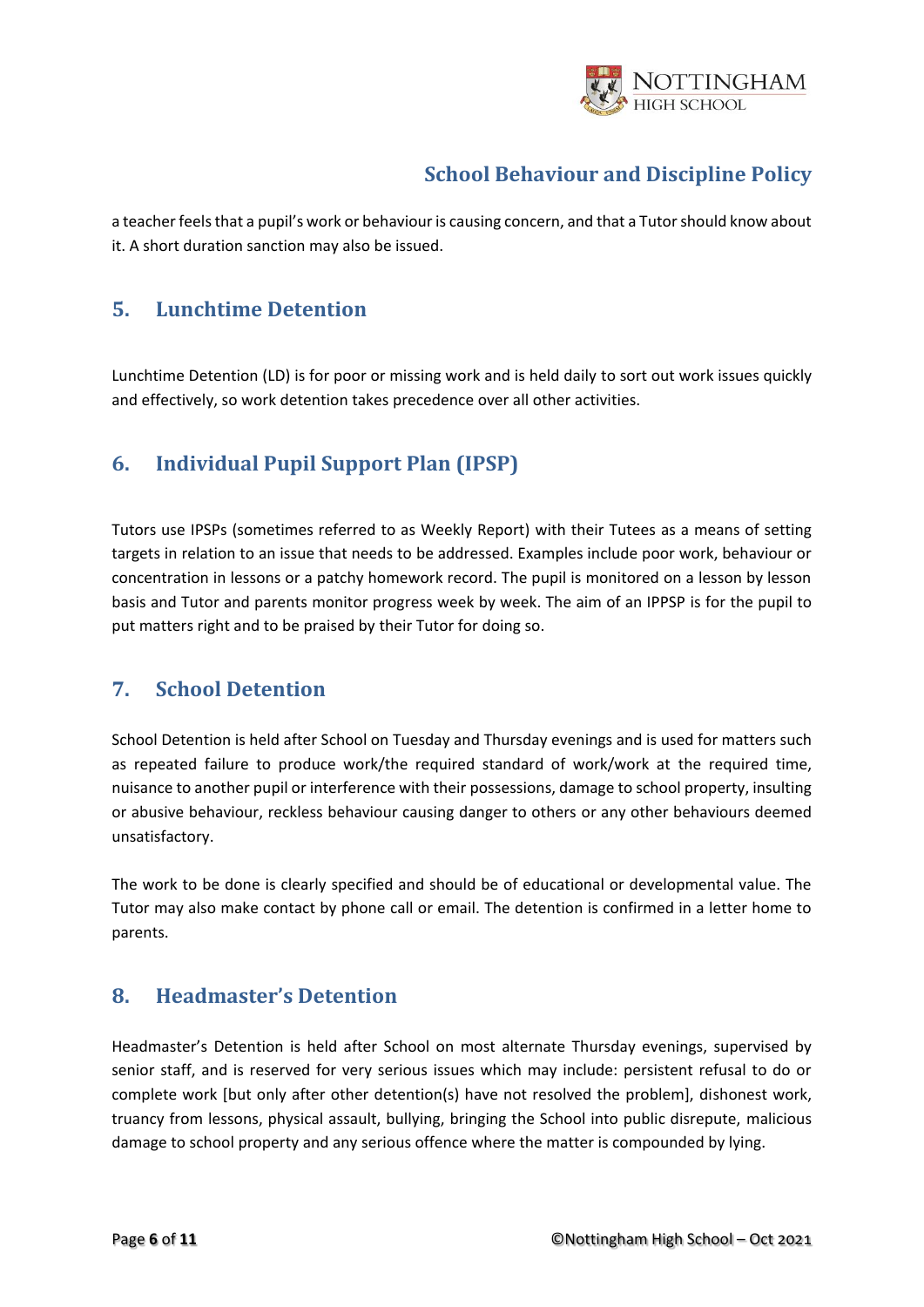

The work to be done is clearly specified and should be of educational or developmental value. The Tutor will also make contact by phone call or email. The detention is confirmed in a letter home to parents.

This detention cannot be awarded without consulting the Deputy Head [Individuals], who also sees all pupils who have been in Headmaster's detention to discuss the cause and to establish positive strategies to avoid a recurrence of the problem.

#### <span id="page-6-0"></span>**9. Dealing with issues in the Sixth Form**

Our aim is to maintain a positive supportive and co-operative atmosphere in the Sixth Form. To support student progress reasoned negotiation between staff, sixth former and Tutor will happen at an early stage.

*Missed lessons:* The Assistant Head (Individuals Y11-13) deals with the situation by specifying periods of self-directed study in the library. The Tutor is informed in all cases.

*Sixth Form notifications:* In the case of poor work/behaviour as outlined below, a Sixth Form Academic or Conduct notification is raised and the Assistant Head (Individuals), Senior Tutors or Tutors will see the student within 24 hours.

*Work:* Any work related issues are initially dealt with by individual subject teachers. If a student misses a deadline the teacher may (at the discretion of the policy established in the subject department) give the student the chance to hand the work in within a couple of days, or by the next lesson. On subsequent occasions the Assistant Head (Individuals), Senior Tutors, and Tutor will decide the best way forward and the parents may be consulted if it is deemed necessary. If the issue is still not resolved the teacher will send another iSAMS notification. The Assistant Head (Individuals) will then require the student to spend a proportion of their non-taught lessons in the Library until their work is up-to-date. The student has to sign in and out with the Librarian as a record of their attendance and their Tutor may notify parents that this is happening.

*Behaviour:* After discussion with the student's Tutor and the Assistant Head (Individuals), a student's poor behaviour may lead to their right to use the Sixth Form Centre or to leave School during their free periods or during long break being withdrawn. More serious issues may involve discussions with some/all of Tutor, parent(s), Assistant Head (Individuals), Deputy Head (Individuals).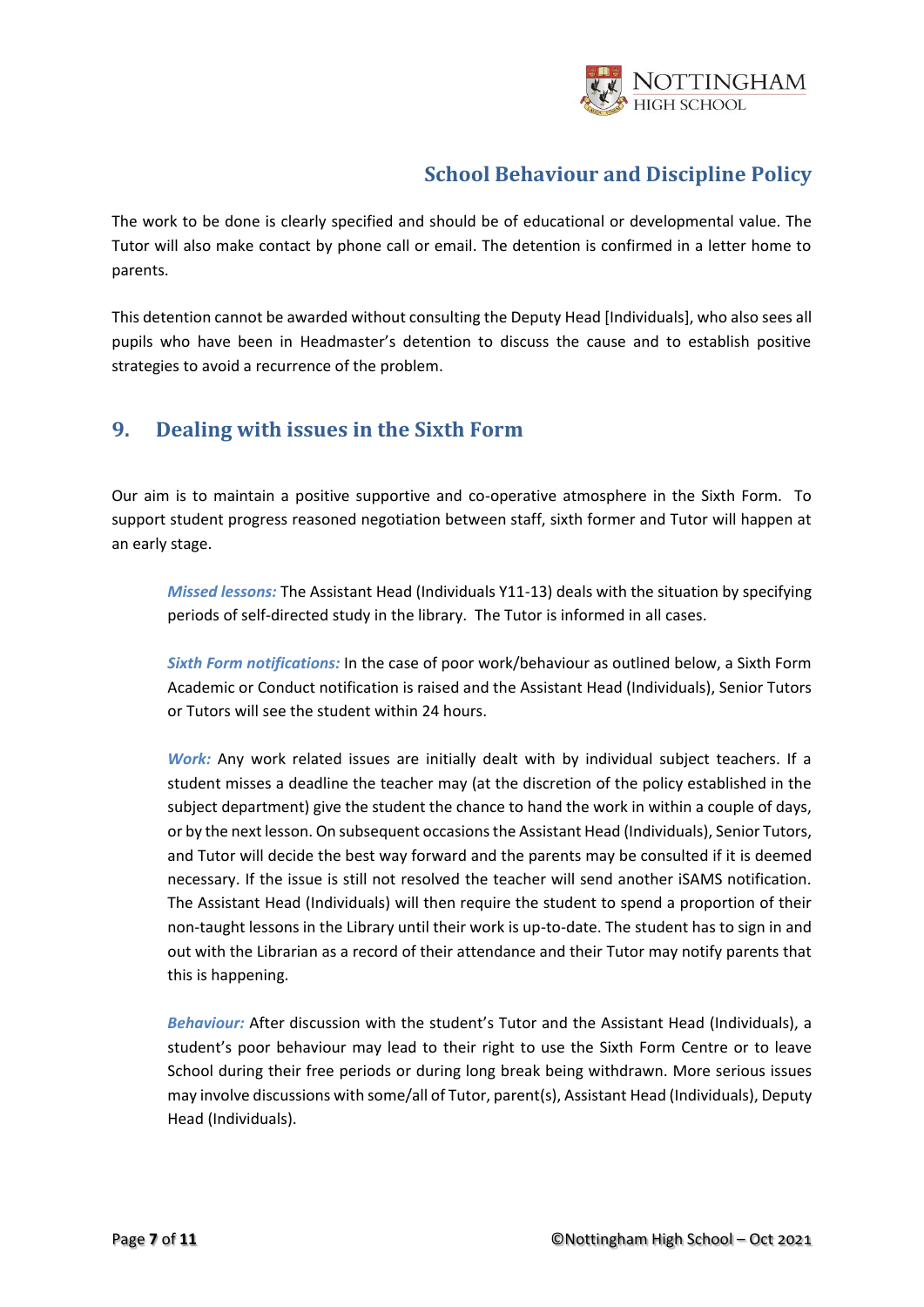

#### <span id="page-7-0"></span>**10. Malicious allegations against members of staff**

All allegations are investigated thoroughly as indicated below. (If the allegation had safeguarding implications then the School would follow the procedure set out in the Safeguarding and Child Protection Policy.) However if the allegation was found to be malicious this would be handled in a severe manner. The Deputy Head [Individuals] would handle the investigation, unless the allegation was about them. In this case the Assistant Head [Individuals] would take the lead. Such an act would require consultation with the Headmaster and may lead to suspension or exclusion from the School.

#### **The Child**

A child who has been the centre of a false, unfounded, malicious or unsubstantiated allegation of child abuse needs professional help in dealing with the aftermath. We will liaise closely with the Local Safeguarding Partnership (previously LSCB) to set up a professional programme that best meets their needs, which may involve the Adolescent Mental Health Services and an Educational Psychologist, as well as support from the School Counsellor. We shall be mindful of the possibility that the allegation of abuse was an act of displacement, masking abuse that is actually occurring within the child's own family and/or community.

However, much support the child may need in such circumstances, we need to be sensitive to the possibility that the aftermath of such allegations of abuse may result in the irretrievable breakdown of the relationship with the teacher. In such circumstances, we may conclude that it is in the child's best interests to move to another school. We would do our best to help them to achieve as smooth a transition as possible, working closely with the parents or guardians.

#### <span id="page-7-1"></span>**11. Appeals Procedure for Pupils**

Following discussion with their Tutor, all pupils have the right to appeal to the Deputy Head [Individuals] if they feel a sanction is unreasonable, or if they feel a member of staff has treated them unfairly.

#### <span id="page-7-2"></span>**12. Probation**

The Headmaster, Deputy Head [Individuals], Deputy Head [Academic] and Assistant Head [Individuals] may impose a period of formal probation using information provided by the pupil's Tutor, Senior Tutors, the Head of Year, the database records and other sources.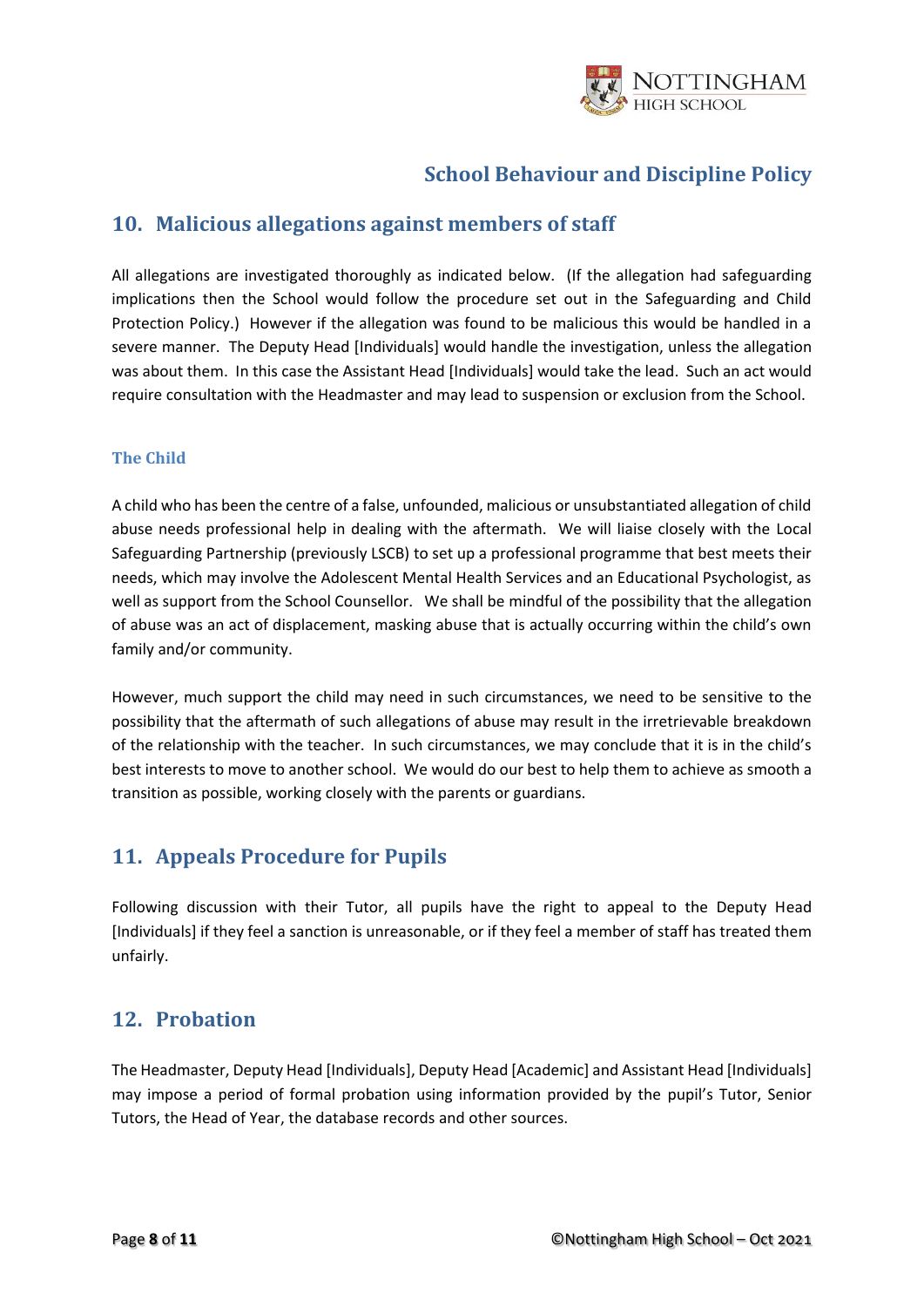

- 12.1 During a period of probation (which is generally up to one term in duration) the student is given some reasonable targets to achieve in relation to specific issues.
- 12.2 Their performance is closely monitored by their Tutor and a member of the Senior Management Team.
- 12.3 They are given regular feedback on how they are matching up to the targets they have been given.
- 12.4 Towards the end of the probation a review is carried out and the Headmaster, Deputy Head [Individuals] or Deputy Head [Academic] considers all relevant aspects of performance in deciding whether the student has passed or failed their Probation.
- 12.5 The student and their parents are informed of the outcome: praise if they have been successful, a further specified period of probation if some but insufficient progress has been made, permanent exclusion from the school if no real progress has been achieved.
- 12.6 A serious violation of one or more probation targets during the period of probation may result in suspension or permanent exclusion.

#### <span id="page-8-0"></span>**13. Suspension and Exclusion**

Very occasionally the Headmaster may, at his absolute discretion, permanently exclude or require the removal of a pupil from the school if he considers the pupil's attendance, influence on others, progress or behaviour (including behaviour outside School) to have been wholly unsatisfactory. During this process the parent(s) will be required to attend a meeting with the Headmaster, or, for a suspension, a meeting with a Deputy Head, and will then be required to remove their child from the School premises immediately. A letter will then be sent to the parent(s) making it clear that their child is suspended or no longer a pupil at Nottingham High School.

#### <span id="page-8-1"></span>**14. Miscellaneous**

#### *Corporal Punishment*

Corporal punishment is illegal in schools and has not been used at Nottingham High School for many years.

Staff must not use Corporal Punishment at all at Nottingham High School.

#### *Reasonable Physical Intervention by Staff*

Whilst very rarely used a member of staff may, in relation to any pupil at the school, use such force as is reasonable in the circumstances for the purpose of preventing the pupil from doing (or continuing to do) any of the following in the school context:

(a) committing any offence,

(b) causing personal injury to, or damage to the property of, any person (including the pupil himself),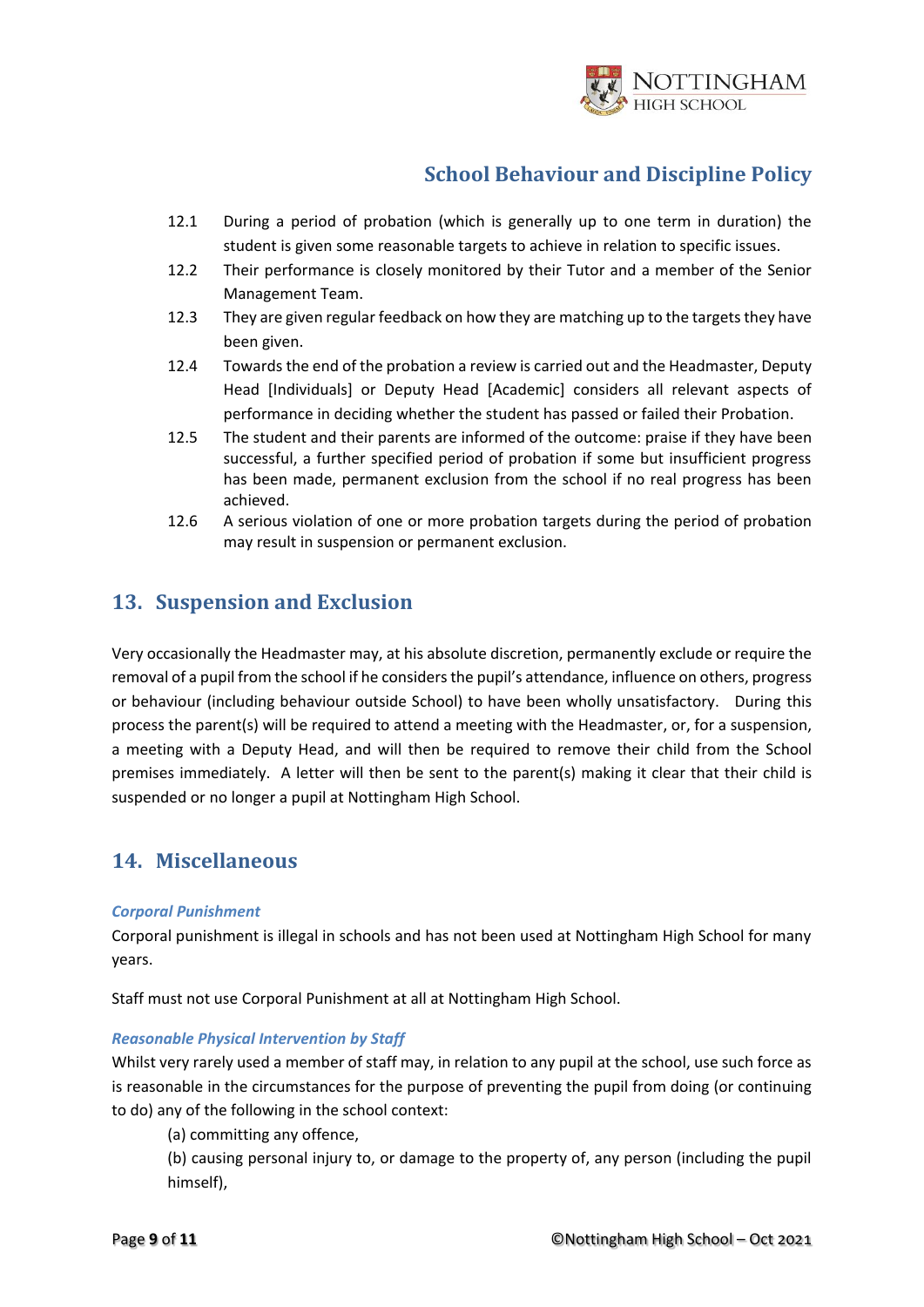

(c) engaging in any behaviour prejudicial to the maintenance of good order and discipline at School or among any of its pupils, whether that behaviour occurs during a teaching session or otherwise.

#### *Some notes on the Conduct of Disciplinary Investigations*

Our aim is to conduct any investigations without delay and to resolve issues fairly. The basic procedures used for the conduct of more serious disciplinary investigations are set out below. Such investigations are normally conducted by Heads of Year, the Assistant Head [Individuals] or Deputy Heads and the Headmaster is kept informed throughout. The same procedure is followed as far as practicable when other members of staff have to deal with major incidents, for example on residential trips.

Steps taken:

- 1. The pupils allegedly involved are isolated and mobile phones and other communications devices are collected and stored securely.
- 2. The pupils write fully independent statements, having been reminded of the requirement to record truthfully all relevant information.
- 3. Tutors and the Deputy Head [Individuals] or Deputy Head [Academic] are informed of the matter under investigation and the mechanism for informing parents is established.
- 4. Statements are read and discussed with pupils, clarifying inconsistencies. A second member of staff is normally present if the matter is serious.
- 5. Searching the property of a pupil would only be done if it was felt necessary by the member of staff conducting the investigation. Items that were confiscated would be kept in a sealed bag and parents may be asked to collect them from a senior member of staff. It maybe, for in some cases, the items have to be handed to the police.
- 6. Conclusions are drawn from the evidence. It may be necessary to hold pupils incommunicado during this time if circumstances require, but the normal limit to this stage would be not more than forty minutes. Pupils are allowed access to their school work and simple refreshments such as bottled water.
- 7. Staff conducting the investigation make recommendations for follow up actions: sanctions if appropriate and a positive way forward.
- 8. The recommendations are discussed with the Deputy Head [Individuals] or Deputy Head [Academic] with a view to ensuring consistency.
- 9. The pupil's Tutor is informed of the outcome, and a decision is made on who will communicate this to the parents.